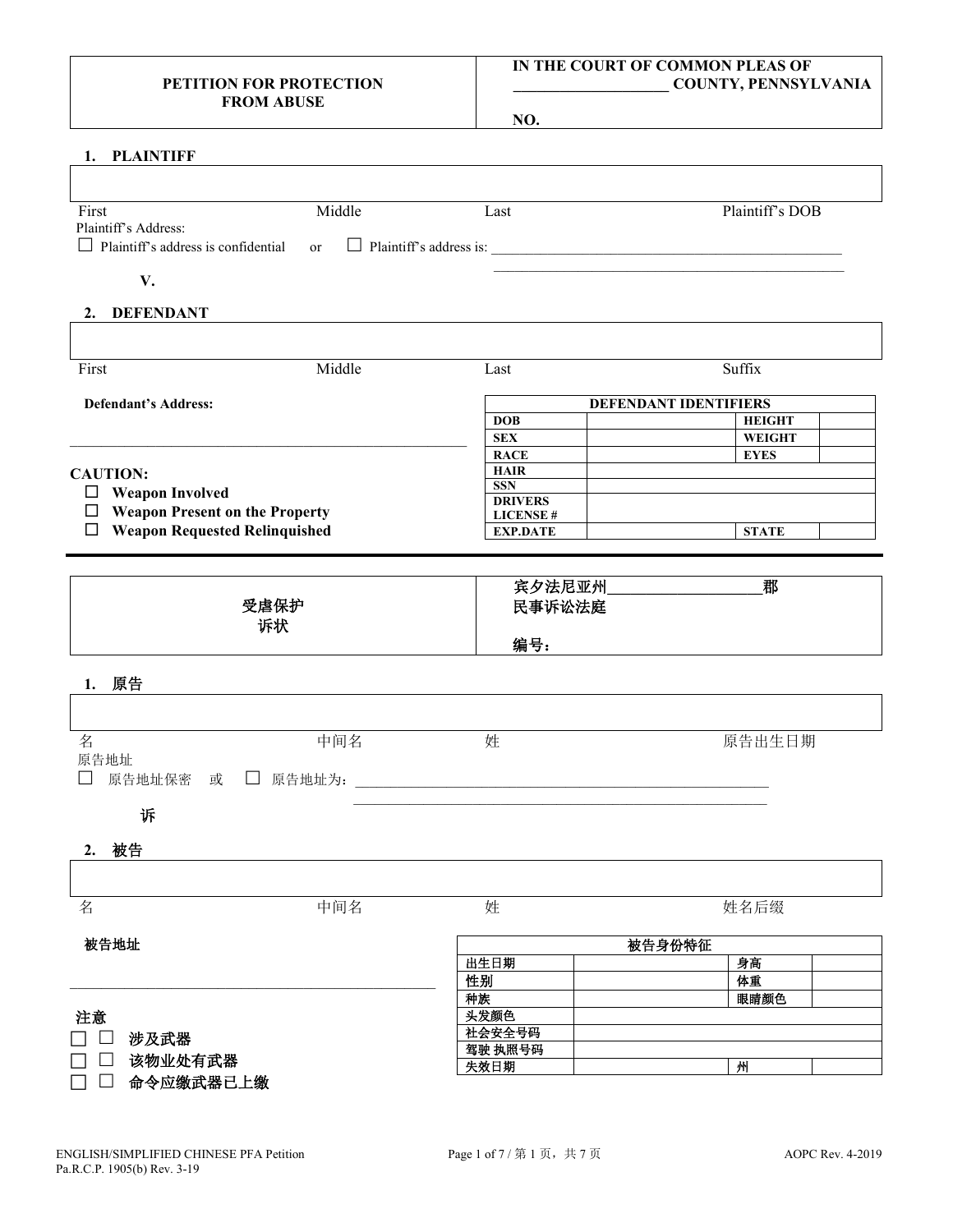Defendant's place of employment is:

 $\Box$  Check here if you have reason to believe that Defendant is a licensed firearms dealer, employed by a licensed firearms dealer or manufacturer; employed as a writer, researcher, or technician in the firearms or hunting industry, or is required to carry a firearm as a condition of employment.

3. I am filing this petition on behalf of

 $\Box$  Myself or  $\Box$  Another person.

If you checked "myself", please answer all questions referring to yourself as "Plaintiff". If you ONLY checked "another person", please answer all questions referring to that person as the "Plaintiff", and provide your name and address here, as filer, unless confidential.

### Filer's Name / 填写人姓名

#### First / 名 The Middle / 中间名 The Last / 姓 The Suffix / 姓名后缀  $\Box$  Filer's address is confidential or  $\Box$  Filer's address is: \_\_\_\_\_\_\_\_\_\_\_\_\_\_\_\_\_\_\_\_\_\_\_\_\_\_\_\_\_\_\_\_\_\_\_\_\_\_\_\_\_\_\_\_\_\_\_\_\_\_\_\_ 填写人地址保密 或 填写人地址为 \_\_\_\_\_\_\_\_\_\_\_\_\_\_\_\_\_\_\_\_\_\_\_\_\_\_\_\_\_\_\_\_\_\_\_\_\_\_\_\_\_\_\_\_\_\_\_\_\_\_\_\_ If you checked "Another Person", indicate your relationship with Plaintiff:  $\Box$  parent of minor Plaintiff(s) applicant for appointment as guardian *ad litem* of minor Plaintiff(s)  $\Box$  adult household member with minor Plaintiff(s)  $\Box$  court appointed guardian of incompetent Plaintiff(s) 如果您填写了"他人",请说明您与原告的关系: 未成年原告的父母 □ 申请人是未成年原告 专为诉讼指定的监护人 未成年原告的成年家庭成员 法庭为无行为能力的原告指定的监护人 4. Name(s) of all persons, including minor child/ren, who seek protection from abuse:  $\mathcal{L}_\text{max} = \mathcal{L}_\text{max} = \mathcal{L}_\text{max} = \mathcal{L}_\text{max} = \mathcal{L}_\text{max} = \mathcal{L}_\text{max} = \mathcal{L}_\text{max} = \mathcal{L}_\text{max} = \mathcal{L}_\text{max} = \mathcal{L}_\text{max} = \mathcal{L}_\text{max} = \mathcal{L}_\text{max} = \mathcal{L}_\text{max} = \mathcal{L}_\text{max} = \mathcal{L}_\text{max} = \mathcal{L}_\text{max} = \mathcal{L}_\text{max} = \mathcal{L}_\text{max} = \mathcal{$ \_\_\_\_\_\_\_\_\_\_\_\_\_\_\_\_\_\_\_\_\_\_\_\_\_\_\_\_\_\_\_\_\_\_\_\_\_\_\_\_\_\_\_\_\_\_\_\_\_\_\_ \_\_\_\_\_\_\_\_\_\_\_\_\_\_\_\_\_\_\_\_\_\_\_\_\_\_\_\_\_\_\_\_\_\_\_\_\_\_\_\_\_\_\_\_\_\_\_\_\_\_\_ 4. 包括未成年儿童在内的所有寻求受虐保护者的姓名: \_\_\_\_\_\_\_\_\_\_\_\_\_\_\_\_\_\_\_\_\_\_\_\_\_\_\_\_\_\_\_\_\_\_\_\_\_\_\_\_\_\_\_\_\_\_\_\_\_\_\_\_\_  $\mathcal{L}_\text{max}$  and the set of the set of the set of the set of the set of the set of the set of the set of the set of  $\mathcal{L}_\text{max}$  and the set of the set of the set of the set of the set of the set of the set of the set of the set of \_\_\_\_\_\_\_\_\_\_\_\_\_\_\_\_\_\_\_\_\_\_\_\_\_\_\_\_\_\_\_\_\_\_\_\_\_\_\_\_\_\_\_\_\_\_\_\_\_\_\_\_\_ 5. Indicate the relationship between Plaintiff and Defendant: CHECK ALL THAT APPLY:  $\Box$  spouse or former spouse of Defendant  $\Box$  parent of a child with Defendant  $\Box$  current or former sexual or intimate partner with Defendant  $\Box$  child of Plaintiff  $\Box$  child of Defendant  $\Box$  family member related by blood (consanguinity) to Defendant  $\Box$  family member related by marriage or affinity to Defendant  $\Box$  sibling (person who shares parenthood) of Defendant 5. 说明原告与被告之间的关系: 勾选所有适用项目: 被告的配偶或前配偶 被告子女的父母 被告现在或以前的性伴侣或亲密同伴 原告子女 被告子女 与被告有血缘关系(血亲)的亲属 与被告有婚姻或姻亲关系的亲属 被告的兄弟姐妹(有共同父母) □ Check here if Defendant is 17 years old or younger. □ 如果被告为 17 岁或不足 17 岁, 请在此打勾。

被告工作所在地为:

□ 请在此处打勾,如果您有理由认为被告: 是一名持照枪 支交易商,受雇于持照枪支交易商或厂商,在枪支或狩猎行 业担任撰稿人员、研究人员或技术人员,或是因职业状况而 需要持枪支。

3. 我填写本诉状是代表

□ 自己 或 □ 他人。 如果您填写"自己",请在回答所有问题时将您自己称为 "原告"。如果您仅仅填写"他人",请在回答所有问题时 将那个人称为"原告"。除非需要保密,否则请在此处以 "填写人"身份,提供您自己的姓名地址。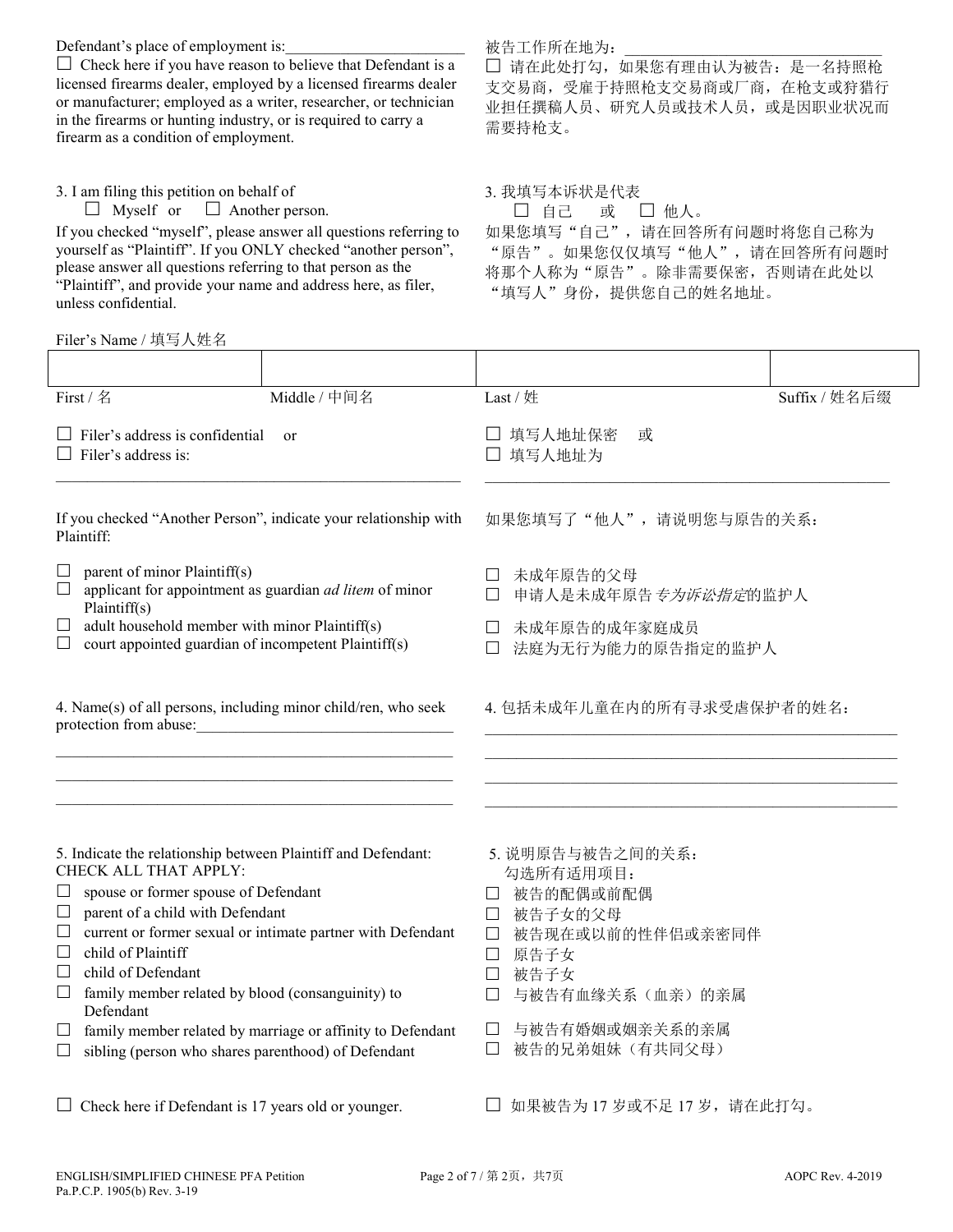6. Have Plaintiff and Defendant been involved in any of the following court actions?

- $\Box$  Divorce
- $\Box$  Custody
- $\Box$  Support

 $\Box$  Protection from Abuse

 If you checked any of the above, briefly indicate when and where the case was filed and the court number, if known:

 $\mathcal{L}_\text{max}$  and  $\mathcal{L}_\text{max}$  and  $\mathcal{L}_\text{max}$  and  $\mathcal{L}_\text{max}$  and  $\mathcal{L}_\text{max}$ 

7. Has Defendant been involved in any criminal court action? 7. 被告是否涉及过任何刑事诉讼?

\_\_\_\_\_\_\_\_\_\_\_\_\_\_\_\_\_\_\_\_\_\_\_\_\_\_\_\_\_\_\_\_\_\_\_\_\_\_\_\_\_\_\_\_\_ If you answered Yes, is Defendant currently on probation?  $\mathcal{L}_\text{max}$  and  $\mathcal{L}_\text{max}$  and  $\mathcal{L}_\text{max}$  and  $\mathcal{L}_\text{max}$  and  $\mathcal{L}_\text{max}$ 

Has Defendant been determined to be a perpetrator in a founded or indicated report under the Child Protective Services Law, 23 Pa.C.S. §§ 6301 - 6386?

If you answered Yes, what county's court or child protective services agency issued the founded or indicated report?

 $\mathcal{L}_\mathcal{L}$  , and the set of the set of the set of the set of the set of the set of the set of the set of the set of the set of the set of the set of the set of the set of the set of the set of the set of the set of th

8. Plaintiff and Defendant are the parents of the following minor child/ren:

6. 原告与被告是否涉及过下列任何法庭诉讼?

| □离婚    |
|--------|
| 凵 监护权  |
| □ 赡养   |
| □ 防止受虐 |

 如果您勾选了上述任何一项,请简要说明该案件的提交时 间和地点以及法庭编号,如果知道:

如果您回答"是",被告是否目前处于缓刑期?  **\_\_\_\_\_\_\_\_\_\_\_\_\_\_\_\_\_\_\_\_\_\_\_\_\_\_\_\_\_\_\_\_\_\_\_\_\_\_\_\_\_\_\_\_\_**

**\_\_\_\_\_\_\_\_\_\_\_\_\_\_\_\_\_\_\_\_\_\_\_\_\_\_\_\_\_\_\_\_\_\_\_\_\_\_\_\_\_\_\_\_\_**

 **\_\_\_\_\_\_\_\_\_\_\_\_\_\_\_\_\_\_\_\_\_\_\_\_\_\_\_\_\_\_\_\_\_\_\_\_\_\_\_\_\_\_\_\_\_\_\_\_**

 **\_\_\_\_\_\_\_\_\_\_\_\_\_\_\_\_\_\_\_\_\_\_\_\_\_\_\_\_\_\_\_\_\_\_\_\_\_\_\_\_\_\_**

根据儿童保护服务法 23 Pa.C.S. §§ 6301 - 6386 的已成立或指明 的报告中,被告是否已被确定为犯罪者?**\_\_\_\_\_\_\_\_\_\_\_\_\_\_**

如果您回答"是",哪个县法院或儿童保护服务机构颁布了成 立或指明的报告?

8. 原告与被告是下列未成年子女的父母:

| Name(s) / 姓名 | Age(s) / 年龄 | Who reside at (list address unless confidential) /<br>其住址为(如非保密,请列出地址) |
|--------------|-------------|------------------------------------------------------------------------|
|              |             |                                                                        |
|              |             |                                                                        |
|              |             |                                                                        |
|              |             |                                                                        |
|              |             |                                                                        |

9. If Plaintiff and Defendant are parents of any minor child/ren together, is there an existing court order regarding their custody?  $\Box$  YES  $\Box$  NO

If you answered "Yes," describe the terms of the order (e.g., primary, shared, legal or physical custody):

 $\mathcal{L}_\text{max}$  and  $\mathcal{L}_\text{max}$  and  $\mathcal{L}_\text{max}$  and  $\mathcal{L}_\text{max}$  and  $\mathcal{L}_\text{max}$ 

If you answered "Yes," in what county and state was the order issued?

If you are now seeking an order of child custody as part of this petition, list the following information:

(a) Where has each child resided during the past five years? (a) 在过去 5 年中, 每个子女各住在哪里?

9. 如果原告与被告是任何未成年子女的共同父母,目前是否有 任何与他们监护权有关的法庭判决?

□是 □否

如果您回答"是",请描述该判决的条款(例如,主要监护 权、共同监护权、法定监护权或实际监护权):

如果你的回答是"是的",这个命令是哪个州或县发出的?

\_\_\_\_\_\_\_\_\_\_\_\_\_\_\_\_\_\_\_\_\_\_\_\_\_\_\_\_\_\_\_\_\_\_\_\_\_\_\_\_\_\_\_\_\_\_\_\_

\_\_\_\_\_\_\_\_\_\_\_\_\_\_\_\_\_\_\_\_\_\_\_\_\_\_\_\_\_\_\_\_\_\_\_\_\_\_\_\_\_\_\_\_

如果您这份诉状中包括对子女保护令的申请,请列出下列 信 息:

| Child's Name /<br>子女姓名 | Person(s) child lived with /<br>子女与何人住在一起 | Address, unless confidential /<br>地址, 除非保密 | When?/ 何时? |
|------------------------|-------------------------------------------|--------------------------------------------|------------|
|                        |                                           |                                            |            |
|                        |                                           |                                            |            |
|                        |                                           |                                            |            |
|                        |                                           |                                            |            |
|                        |                                           |                                            |            |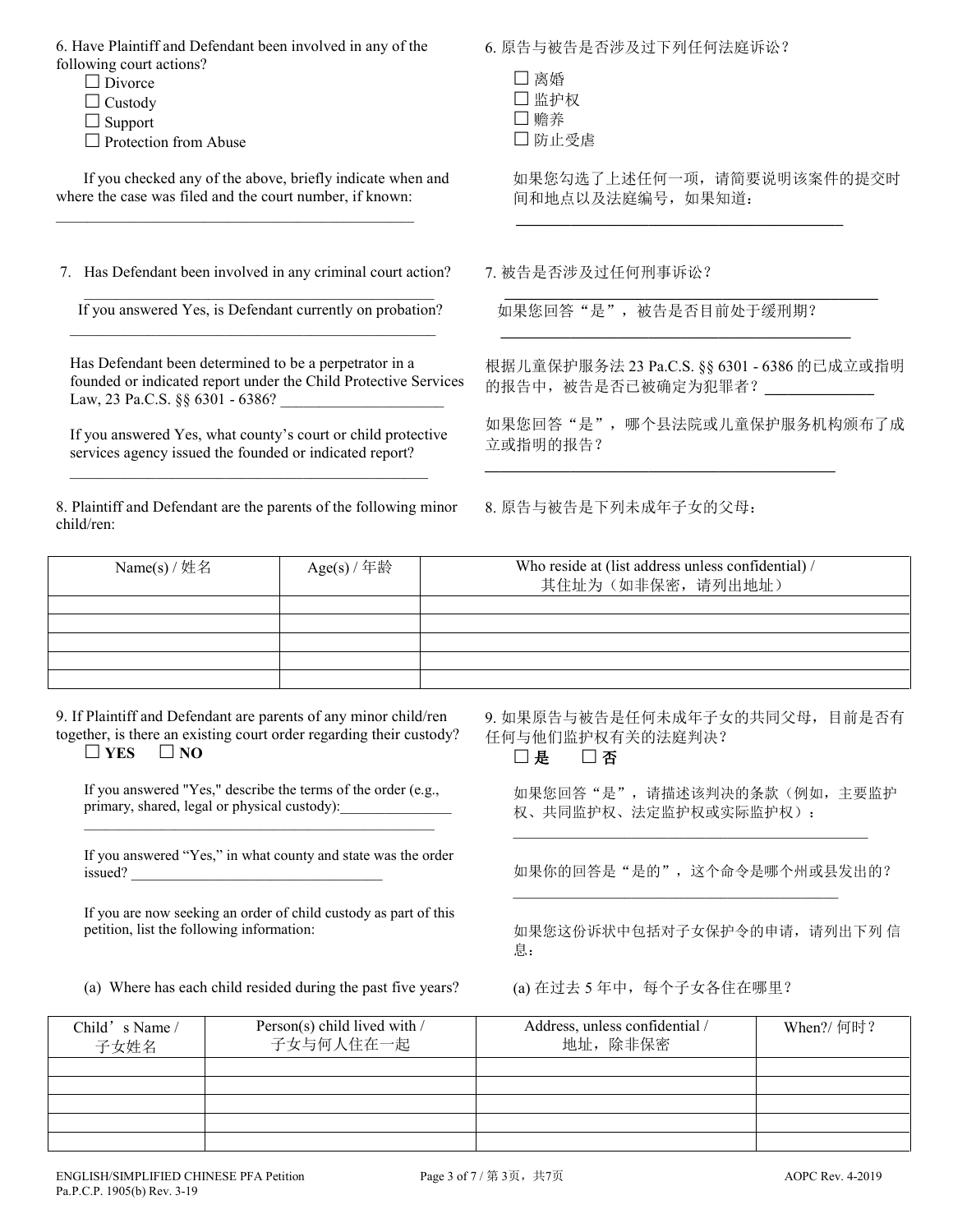(b) List any other persons who are known to have or claim a right to custody of each child listed above.

(b) 列出现有的任何其他对上述儿童具有或声称具有监护权 的人

| Name / 姓名 | Address / 地址 | Basis of claim / 声称基础 |
|-----------|--------------|-----------------------|
|           |              |                       |
|           |              |                       |
|           |              |                       |
|           |              |                       |

10. The following other minor child/ren presently live with Plaintiff:

10. 下列其他现与原告住在一起的未成年儿童:

| Name(s) / 姓名 | Age(s) / 年龄 | Plaintiff' s Relationship to Child/ren /<br>原告与儿童的关系 |
|--------------|-------------|------------------------------------------------------|
|              |             |                                                      |
|              |             |                                                      |
|              |             |                                                      |
|              |             |                                                      |

11. The facts of the most recent incident of abuse are as follows:

| Approximate date:                                             |
|---------------------------------------------------------------|
| Approximate time:                                             |
| Place:                                                        |
| Describe in detail what happened, including any physical or   |
| sexual abuse, threats, injury, incidents of stalking, medical |
| treatment sought, or calls to law enforcement (attach         |
| additional sheets of paper if                                 |
| necessary):                                                   |
|                                                               |

 $\mathcal{L}_\text{max}$  and  $\mathcal{L}_\text{max}$  and  $\mathcal{L}_\text{max}$  and  $\mathcal{L}_\text{max}$  and  $\mathcal{L}_\text{max}$ \_\_\_\_\_\_\_\_\_\_\_\_\_\_\_\_\_\_\_\_\_\_\_\_\_\_\_\_\_\_\_\_\_\_\_\_\_\_\_\_\_\_\_\_\_\_\_\_\_  $\mathcal{L}_\text{max}$  and  $\mathcal{L}_\text{max}$  and  $\mathcal{L}_\text{max}$  and  $\mathcal{L}_\text{max}$  and  $\mathcal{L}_\text{max}$  $\mathcal{L}_\text{max}$  and  $\mathcal{L}_\text{max}$  and  $\mathcal{L}_\text{max}$  and  $\mathcal{L}_\text{max}$  and  $\mathcal{L}_\text{max}$ \_\_\_\_\_\_\_\_\_\_\_\_\_\_\_\_\_\_\_\_\_\_\_\_\_\_\_\_\_\_\_\_\_\_\_\_\_\_\_\_\_\_\_\_\_\_\_\_\_ \_\_\_\_\_\_\_\_\_\_\_\_\_\_\_\_\_\_\_\_\_\_\_\_\_\_\_\_\_\_\_\_\_\_\_\_\_\_\_\_\_\_\_\_\_\_\_\_\_  $\mathcal{L}_\text{max}$  and  $\mathcal{L}_\text{max}$  and  $\mathcal{L}_\text{max}$  and  $\mathcal{L}_\text{max}$  and  $\mathcal{L}_\text{max}$ \_\_\_\_\_\_\_\_\_\_\_\_\_\_\_\_\_\_\_\_\_\_\_\_\_\_\_\_\_\_\_\_\_\_\_\_\_\_\_\_\_\_\_\_\_\_\_\_\_

12. If Defendant has committed prior acts of abuse against Plaintiff or the minor child/ren, describe these prior incidents, including any threats, injuries, or incidents of stalking, and indicate approximately when such acts of abuse occurred (attach additional sheets of paper if necessary):  $\_$  . The contribution of the contribution of  $\mathcal{L}_\mathcal{A}$ \_\_\_\_\_\_\_\_\_\_\_\_\_\_\_\_\_\_\_\_\_\_\_\_\_\_\_\_\_\_\_\_\_\_\_\_\_\_\_\_\_\_\_\_\_\_\_\_ \_\_\_\_\_\_\_\_\_\_\_\_\_\_\_\_\_\_\_\_\_\_\_\_\_\_\_\_\_\_\_\_\_\_\_\_\_\_\_\_\_\_\_\_\_\_\_\_  $\_$  . The contribution of the contribution of  $\mathcal{L}_\mathcal{A}$  $\_$  . The contribution of the contribution of  $\mathcal{L}_\mathcal{A}$  $\mathcal{L}_\text{max}$  and  $\mathcal{L}_\text{max}$  and  $\mathcal{L}_\text{max}$  and  $\mathcal{L}_\text{max}$  and  $\mathcal{L}_\text{max}$ 

11. 最近一次虐待事件的事实如下:

| 大约日期:<br>大约时间:<br>地点:                                |
|------------------------------------------------------|
| 描述已发生的事情, 包括任何身体或性虐待、威胁、<br>伤害、跟踪事件、所寻求之医疗诊治, 或致电执法部 |
| 门(如有必要,附上额外的纸张):                                     |
|                                                      |
|                                                      |
|                                                      |
|                                                      |
|                                                      |

 $\mathcal{L}_\text{max}$  , and the set of the set of the set of the set of the set of the set of the set of the set of the set of the set of the set of the set of the set of the set of the set of the set of the set of the set of the

12. 如果被告曾经对原告或未成年子女有过虐待行为,请描 述这些以前的事件,包括任何威胁、伤害、跟踪事件, 并说明这些行为发生的大概时间(如有必要,附上额外 的纸张).

 $\overline{\phantom{a}}$  ,  $\overline{\phantom{a}}$  ,  $\overline{\phantom{a}}$  ,  $\overline{\phantom{a}}$  ,  $\overline{\phantom{a}}$  ,  $\overline{\phantom{a}}$  ,  $\overline{\phantom{a}}$  ,  $\overline{\phantom{a}}$  ,  $\overline{\phantom{a}}$  ,  $\overline{\phantom{a}}$  ,  $\overline{\phantom{a}}$  ,  $\overline{\phantom{a}}$  ,  $\overline{\phantom{a}}$  ,  $\overline{\phantom{a}}$  ,  $\overline{\phantom{a}}$  ,  $\overline{\phantom{a}}$  $\overline{\phantom{a}}$  ,  $\overline{\phantom{a}}$  ,  $\overline{\phantom{a}}$  ,  $\overline{\phantom{a}}$  ,  $\overline{\phantom{a}}$  ,  $\overline{\phantom{a}}$  ,  $\overline{\phantom{a}}$  ,  $\overline{\phantom{a}}$  ,  $\overline{\phantom{a}}$  ,  $\overline{\phantom{a}}$  ,  $\overline{\phantom{a}}$  ,  $\overline{\phantom{a}}$  ,  $\overline{\phantom{a}}$  ,  $\overline{\phantom{a}}$  ,  $\overline{\phantom{a}}$  ,  $\overline{\phantom{a}}$  $\mathcal{L}_\text{max} = \frac{1}{2} \sum_{i=1}^{n} \frac{1}{2} \sum_{i=1}^{n} \frac{1}{2} \sum_{i=1}^{n} \frac{1}{2} \sum_{i=1}^{n} \frac{1}{2} \sum_{i=1}^{n} \frac{1}{2} \sum_{i=1}^{n} \frac{1}{2} \sum_{i=1}^{n} \frac{1}{2} \sum_{i=1}^{n} \frac{1}{2} \sum_{i=1}^{n} \frac{1}{2} \sum_{i=1}^{n} \frac{1}{2} \sum_{i=1}^{n} \frac{1}{2} \sum_{i=1}^{n} \frac{1$  $\mathcal{L}_\text{max} = \frac{1}{2} \sum_{i=1}^{n} \frac{1}{2} \sum_{i=1}^{n} \frac{1}{2} \sum_{i=1}^{n} \frac{1}{2} \sum_{i=1}^{n} \frac{1}{2} \sum_{i=1}^{n} \frac{1}{2} \sum_{i=1}^{n} \frac{1}{2} \sum_{i=1}^{n} \frac{1}{2} \sum_{i=1}^{n} \frac{1}{2} \sum_{i=1}^{n} \frac{1}{2} \sum_{i=1}^{n} \frac{1}{2} \sum_{i=1}^{n} \frac{1}{2} \sum_{i=1}^{n} \frac{1$  $\overline{\phantom{a}}$  ,  $\overline{\phantom{a}}$  ,  $\overline{\phantom{a}}$  ,  $\overline{\phantom{a}}$  ,  $\overline{\phantom{a}}$  ,  $\overline{\phantom{a}}$  ,  $\overline{\phantom{a}}$  ,  $\overline{\phantom{a}}$  ,  $\overline{\phantom{a}}$  ,  $\overline{\phantom{a}}$  ,  $\overline{\phantom{a}}$  ,  $\overline{\phantom{a}}$  ,  $\overline{\phantom{a}}$  ,  $\overline{\phantom{a}}$  ,  $\overline{\phantom{a}}$  ,  $\overline{\phantom{a}}$  $\mathcal{L}_\text{max}$  , and the set of the set of the set of the set of the set of the set of the set of the set of the set of the set of the set of the set of the set of the set of the set of the set of the set of the set of the

- 13.(a) Has Defendant used or threatened to use any firearms or other weapons against Plaintiff or the minor child/ren? If so, please describe the use or threatened use below and list on Attachment A to Petition, which is incorporated by reference into this petition, any firearms, other weapons, or ammunition Defendant used or threatened to use against Plaintiff or the minor child/ren:
- 13.(a) 被告是否曾对原告或未成年子女使用过或威胁要使 用枪支或其他武器?如果是,请在下面描述枪支使 用或威胁要使用,并在诉状附件 A 上列出被告对原 告或未成年子女使用或威胁要使用的任何枪支、其 他武器或弹药。所引用的附件 A 是本诉状的一部 分。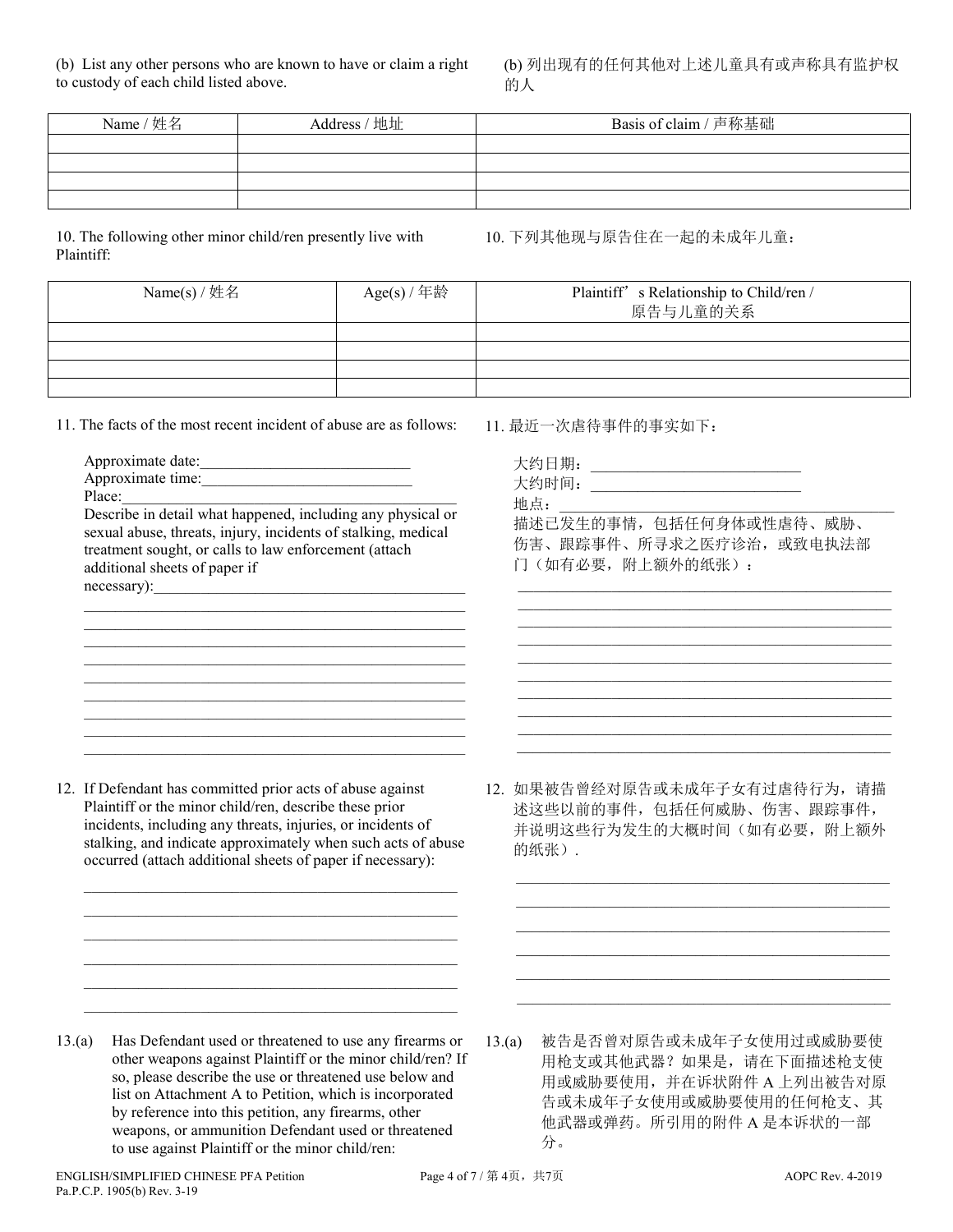(b) Other than the firearms, other weapons, or ammunition Defendant used or threatened to use against Plaintiff or the minor child/ren, does Defendant, to the best of your knowledge or belief, own or possess any additional firearm, other weapon, ammunition, or any firearm license?  $\Box$  Yes  $\Box$  No

 $\overline{\phantom{a}}$  ,  $\overline{\phantom{a}}$  ,  $\overline{\phantom{a}}$  ,  $\overline{\phantom{a}}$  ,  $\overline{\phantom{a}}$  ,  $\overline{\phantom{a}}$  ,  $\overline{\phantom{a}}$  ,  $\overline{\phantom{a}}$  ,  $\overline{\phantom{a}}$  ,  $\overline{\phantom{a}}$  ,  $\overline{\phantom{a}}$  ,  $\overline{\phantom{a}}$  ,  $\overline{\phantom{a}}$  ,  $\overline{\phantom{a}}$  ,  $\overline{\phantom{a}}$  ,  $\overline{\phantom{a}}$  $\mathcal{L}_\text{max} = \frac{1}{2} \sum_{i=1}^n \frac{1}{2} \sum_{i=1}^n \frac{1}{2} \sum_{i=1}^n \frac{1}{2} \sum_{i=1}^n \frac{1}{2} \sum_{i=1}^n \frac{1}{2} \sum_{i=1}^n \frac{1}{2} \sum_{i=1}^n \frac{1}{2} \sum_{i=1}^n \frac{1}{2} \sum_{i=1}^n \frac{1}{2} \sum_{i=1}^n \frac{1}{2} \sum_{i=1}^n \frac{1}{2} \sum_{i=1}^n \frac{1}{2} \sum_{i=1}^n$  $\mathcal{L}_\text{max} = \frac{1}{2} \sum_{i=1}^n \frac{1}{2} \sum_{i=1}^n \frac{1}{2} \sum_{i=1}^n \frac{1}{2} \sum_{i=1}^n \frac{1}{2} \sum_{i=1}^n \frac{1}{2} \sum_{i=1}^n \frac{1}{2} \sum_{i=1}^n \frac{1}{2} \sum_{i=1}^n \frac{1}{2} \sum_{i=1}^n \frac{1}{2} \sum_{i=1}^n \frac{1}{2} \sum_{i=1}^n \frac{1}{2} \sum_{i=1}^n \frac{1}{2} \sum_{i=1}^n$  $\overline{\phantom{a}}$  ,  $\overline{\phantom{a}}$  ,  $\overline{\phantom{a}}$  ,  $\overline{\phantom{a}}$  ,  $\overline{\phantom{a}}$  ,  $\overline{\phantom{a}}$  ,  $\overline{\phantom{a}}$  ,  $\overline{\phantom{a}}$  ,  $\overline{\phantom{a}}$  ,  $\overline{\phantom{a}}$  ,  $\overline{\phantom{a}}$  ,  $\overline{\phantom{a}}$  ,  $\overline{\phantom{a}}$  ,  $\overline{\phantom{a}}$  ,  $\overline{\phantom{a}}$  ,  $\overline{\phantom{a}}$  $\overline{\phantom{a}}$  ,  $\overline{\phantom{a}}$  ,  $\overline{\phantom{a}}$  ,  $\overline{\phantom{a}}$  ,  $\overline{\phantom{a}}$  ,  $\overline{\phantom{a}}$  ,  $\overline{\phantom{a}}$  ,  $\overline{\phantom{a}}$  ,  $\overline{\phantom{a}}$  ,  $\overline{\phantom{a}}$  ,  $\overline{\phantom{a}}$  ,  $\overline{\phantom{a}}$  ,  $\overline{\phantom{a}}$  ,  $\overline{\phantom{a}}$  ,  $\overline{\phantom{a}}$  ,  $\overline{\phantom{a}}$ 

- (c) If the answer to (b) above is "yes," list any additional firearm, other weapon, or ammunition owned by or in the possession of Defendant on Attachment A to Petition, which is incorporated by reference into this petition.
- (d) Plaintiff (Check one)  $\Box$  **DOES** /  $\Box$  **DOES NOT** request that the court order Defendant to relinquish firearms, other weapons, or ammunition listed on Attachment A to Petition. If Plaintiff does seek relinquishment, identify on Attachment A to Petition the firearms, other weapons, or ammunition Plaintiff requests the court to order Defendant to relinquish.

14. Identify the sheriff, police department, or law enforcement agency in the area in which Plaintiff lives that should be provided with a copy of the protection order:

15. There is an immediate and present danger of further abuse from Defendant.

CHECK THE FOLLOWING BOXES ONLY IF THEY APPLY TO YOUR CASE AND PROVIDE THE REQUESTED INFORMATION:

 $\Box$  Plaintiff is asking the Court to evict and exclude Defendant from the following residence:

 $\Box$  **OWNED** by (list owners, if known)

**\_\_\_\_\_\_\_\_\_\_\_\_\_\_\_\_\_\_\_\_\_\_\_\_\_\_\_\_\_\_\_\_\_\_\_\_\_\_\_\_\_\_\_\_\_\_\_\_\_\_\_\_**   $\Box$  **RENTED** by (list all names, if known)

 $\Box$  Defendant owes a duty of support to Plaintiff or the minor child/ren:

\_\_\_\_\_\_\_\_\_\_\_\_\_\_\_\_\_\_\_\_\_\_\_\_\_\_\_\_\_\_\_\_\_\_\_\_\_\_\_\_\_\_\_\_\_\_\_\_\_\_\_\_

 $\Box$  Plaintiff has suffered out-of-pocket financial losses as a result of the abuse described above. Those losses are:

\_\_\_\_\_\_\_\_\_\_\_\_\_\_\_\_\_\_\_\_\_\_\_\_\_\_\_\_\_\_\_\_\_\_\_\_\_\_\_\_\_\_\_\_\_\_\_\_\_  $\mathcal{L}_\text{max}$  and  $\mathcal{L}_\text{max}$  and  $\mathcal{L}_\text{max}$  and  $\mathcal{L}_\text{max}$  and  $\mathcal{L}_\text{max}$  (b) 除了被告对原告或未成年子女所使用或威胁要使用 的枪支、其他武器或弹药之外,据您所知或相信, 被告是否还拥有或持有任何其他枪支,其他武器、 弹药或任何枪支执照?

 $\mathcal{L}_\text{max} = \frac{1}{2} \sum_{i=1}^{n} \frac{1}{2} \sum_{i=1}^{n} \frac{1}{2} \sum_{i=1}^{n} \frac{1}{2} \sum_{i=1}^{n} \frac{1}{2} \sum_{i=1}^{n} \frac{1}{2} \sum_{i=1}^{n} \frac{1}{2} \sum_{i=1}^{n} \frac{1}{2} \sum_{i=1}^{n} \frac{1}{2} \sum_{i=1}^{n} \frac{1}{2} \sum_{i=1}^{n} \frac{1}{2} \sum_{i=1}^{n} \frac{1}{2} \sum_{i=1}^{n} \frac{1$  $\overline{\phantom{a}}$  ,  $\overline{\phantom{a}}$  ,  $\overline{\phantom{a}}$  ,  $\overline{\phantom{a}}$  ,  $\overline{\phantom{a}}$  ,  $\overline{\phantom{a}}$  ,  $\overline{\phantom{a}}$  ,  $\overline{\phantom{a}}$  ,  $\overline{\phantom{a}}$  ,  $\overline{\phantom{a}}$  ,  $\overline{\phantom{a}}$  ,  $\overline{\phantom{a}}$  ,  $\overline{\phantom{a}}$  ,  $\overline{\phantom{a}}$  ,  $\overline{\phantom{a}}$  ,  $\overline{\phantom{a}}$  $\overline{\phantom{a}}$  ,  $\overline{\phantom{a}}$  ,  $\overline{\phantom{a}}$  ,  $\overline{\phantom{a}}$  ,  $\overline{\phantom{a}}$  ,  $\overline{\phantom{a}}$  ,  $\overline{\phantom{a}}$  ,  $\overline{\phantom{a}}$  ,  $\overline{\phantom{a}}$  ,  $\overline{\phantom{a}}$  ,  $\overline{\phantom{a}}$  ,  $\overline{\phantom{a}}$  ,  $\overline{\phantom{a}}$  ,  $\overline{\phantom{a}}$  ,  $\overline{\phantom{a}}$  ,  $\overline{\phantom{a}}$  $\mathcal{L}_\text{max} = \frac{1}{2} \sum_{i=1}^{n} \frac{1}{2} \sum_{i=1}^{n} \frac{1}{2} \sum_{i=1}^{n} \frac{1}{2} \sum_{i=1}^{n} \frac{1}{2} \sum_{i=1}^{n} \frac{1}{2} \sum_{i=1}^{n} \frac{1}{2} \sum_{i=1}^{n} \frac{1}{2} \sum_{i=1}^{n} \frac{1}{2} \sum_{i=1}^{n} \frac{1}{2} \sum_{i=1}^{n} \frac{1}{2} \sum_{i=1}^{n} \frac{1}{2} \sum_{i=1}^{n} \frac{1$  $\overline{\phantom{a}}$  ,  $\overline{\phantom{a}}$  ,  $\overline{\phantom{a}}$  ,  $\overline{\phantom{a}}$  ,  $\overline{\phantom{a}}$  ,  $\overline{\phantom{a}}$  ,  $\overline{\phantom{a}}$  ,  $\overline{\phantom{a}}$  ,  $\overline{\phantom{a}}$  ,  $\overline{\phantom{a}}$  ,  $\overline{\phantom{a}}$  ,  $\overline{\phantom{a}}$  ,  $\overline{\phantom{a}}$  ,  $\overline{\phantom{a}}$  ,  $\overline{\phantom{a}}$  ,  $\overline{\phantom{a}}$ 

□ 是 □ 否

- (c) 如果对上面(b)的回答为"是",请在诉状附件 A 上列出被告所拥有或持有的任何其他枪支,其他武 器或弹药,所引用的附件 A 是本诉状的一部分。
- (d) 原告(选一个)□ 是/□ 否要求法庭命令被告上缴 诉状附件 A 所列的枪支、其他武器或弹药。如果原 告确实要求上缴,则在诉状附件 A 上注明原告要求 法庭命令被告上缴的枪支或其他武器弹药。

14. 指明在原告居住区域内,将获得一份保护令副本的治安 官、警察部门、或执法机构: \_\_\_\_\_\_\_\_\_\_\_\_\_\_\_\_\_\_\_\_\_\_\_\_\_\_\_\_\_\_\_\_\_\_

15. 具有来自被告的即刻和现存的继续施虐的危险。

仅在适用于您案件的情况下,在下列方块中打勾,并提供所 需信息:

□ 原告要求法庭从下列住所逐出并排除被告, 该住所为

\_\_\_\_\_\_\_\_\_\_\_\_\_\_\_\_\_\_\_\_\_\_\_\_\_\_\_\_\_\_\_\_\_\_\_\_\_\_\_\_\_\_\_\_\_\_\_\_\_\_\_\_

 $\overline{\phantom{a}}$  ,  $\overline{\phantom{a}}$  ,  $\overline{\phantom{a}}$  ,  $\overline{\phantom{a}}$  ,  $\overline{\phantom{a}}$  ,  $\overline{\phantom{a}}$  ,  $\overline{\phantom{a}}$  ,  $\overline{\phantom{a}}$  ,  $\overline{\phantom{a}}$  ,  $\overline{\phantom{a}}$  ,  $\overline{\phantom{a}}$  ,  $\overline{\phantom{a}}$  ,  $\overline{\phantom{a}}$  ,  $\overline{\phantom{a}}$  ,  $\overline{\phantom{a}}$  ,  $\overline{\phantom{a}}$  $\mathcal{L}_\text{max} = \frac{1}{2} \sum_{i=1}^{n} \frac{1}{2} \sum_{i=1}^{n} \frac{1}{2} \sum_{i=1}^{n} \frac{1}{2} \sum_{i=1}^{n} \frac{1}{2} \sum_{i=1}^{n} \frac{1}{2} \sum_{i=1}^{n} \frac{1}{2} \sum_{i=1}^{n} \frac{1}{2} \sum_{i=1}^{n} \frac{1}{2} \sum_{i=1}^{n} \frac{1}{2} \sum_{i=1}^{n} \frac{1}{2} \sum_{i=1}^{n} \frac{1}{2} \sum_{i=1}^{n} \frac{1$ 

□ 自拥有 由(列出户主,如果已知) \_\_\_\_\_\_\_\_\_\_\_\_\_\_\_\_\_\_\_\_\_\_\_\_\_\_\_\_\_\_\_\_\_\_\_\_

□ 租赁 由(列出所有租赁人的姓名,如果已知)

\_\_\_\_\_\_\_\_\_\_\_\_\_\_\_\_\_\_\_\_\_\_\_\_\_\_\_\_\_\_\_\_\_\_\_\_\_\_\_\_\_

被告对原告及/或未成年子女负有赡养责任。

上述虐待给原告带来需自付费用的财务损失。

这些损失如下:\_\_\_\_\_\_\_\_\_\_\_\_\_\_\_\_\_\_\_\_\_\_\_\_\_\_\_\_\_\_\_\_\_\_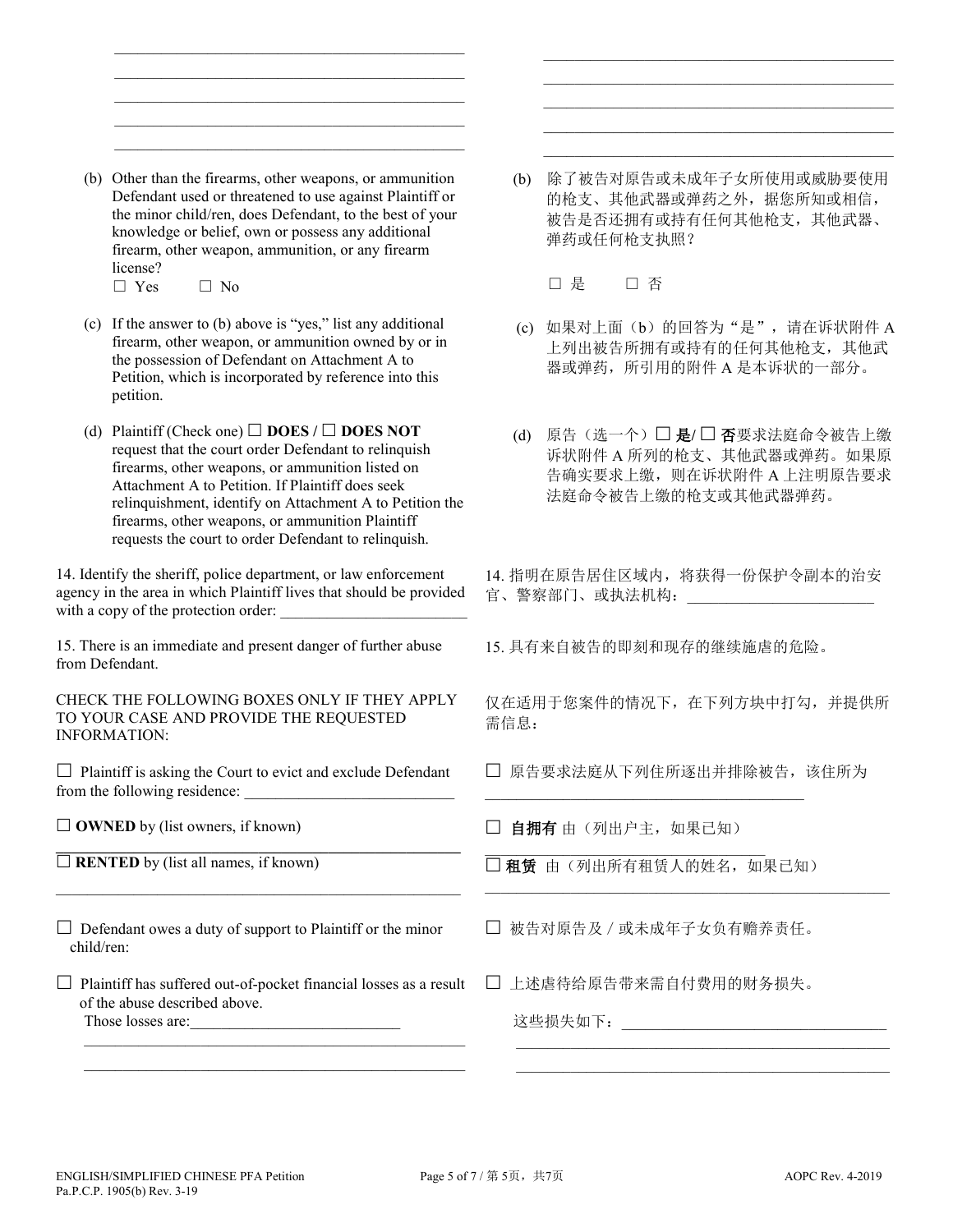FOR THE REASONS SET FORTH ABOVE, I REQUEST THAT THE COURT ENTER A TEMPORARY ORDER, AND AFTER A HEARING, A FINAL ORDER THAT WOULD DO THE FOLLOWING (CHECK ALL FORMS OF RELIEF REQUESTED):

 $\Box$  A. Restrain the Defendant from abusing, harassing, stalking, threatening, or attempting or threatening to use physical force against Plaintiff or the minor child/ren in any place where Plaintiff or the child/ren may be found.

 $\Box$  B. Evict/exclude the Defendant from Plaintiff's residence and prohibit Defendant from attempting to enter any temporary or permanent residence of Plaintiff.

 $\Box$  C. Require Defendant to provide Plaintiff or the minor child/ren with other suitable housing.

 $\square$  D. Award Plaintiff temporary custody of the minor child/ren and place the following restrictions on contact between Defendant and the child/ren:

 $\mathcal{L}_\text{max}$  and  $\mathcal{L}_\text{max}$  and  $\mathcal{L}_\text{max}$  and  $\mathcal{L}_\text{max}$  and  $\mathcal{L}_\text{max}$ \_\_\_\_\_\_\_\_\_\_\_\_\_\_\_\_\_\_\_\_\_\_\_\_\_\_\_\_\_\_\_\_\_\_\_\_\_\_\_\_\_\_\_\_\_\_\_\_\_\_\_\_  $\mathcal{L}_\text{max}$  and  $\mathcal{L}_\text{max}$  and  $\mathcal{L}_\text{max}$  and  $\mathcal{L}_\text{max}$  and  $\mathcal{L}_\text{max}$ \_\_\_\_\_\_\_\_\_\_\_\_\_\_\_\_\_\_\_\_\_\_\_\_\_\_\_\_\_\_\_\_\_\_\_\_\_\_\_\_\_\_\_\_\_\_\_\_\_\_\_\_

由于上述原因,我要求法庭颁布临时判决令,并在听证会后 颁布正式判决,判决需含下列内容(选择所要求的所有补偿 方式):

 A. 禁止被告在原告及/或未成年子女可能出现的任何地 方虐待、骚扰、跟踪、威胁,或企图或威胁对原告或未成年 子女使用武力。

□ B. 从原告的住所逐出 / 排除被告, 并禁止被告企图进入 原告任何临时或长期住所。

C. 要求被告向原告或未成年子女提供其他合适住所。

□ D. 赋予原告对未成年子女的临时生活监护权及法定监护 权,并限制被告与子女之间下列的接触。

\_\_\_\_\_\_\_\_\_\_\_\_\_\_\_\_\_\_\_\_\_\_\_\_\_\_\_\_\_\_\_\_\_\_\_\_\_\_\_\_\_\_\_\_\_\_\_\_\_\_\_\_\_  $\mathcal{L}_\text{max}$  and  $\mathcal{L}_\text{max}$  and  $\mathcal{L}_\text{max}$  and  $\mathcal{L}_\text{max}$  and  $\mathcal{L}_\text{max}$  and  $\mathcal{L}_\text{max}$ \_\_\_\_\_\_\_\_\_\_\_\_\_\_\_\_\_\_\_\_\_\_\_\_\_\_\_\_\_\_\_\_\_\_\_\_\_\_\_\_\_\_\_\_\_\_\_\_\_\_\_\_\_  $\mathcal{L}_\text{max}$  and  $\mathcal{L}_\text{max}$  and  $\mathcal{L}_\text{max}$  and  $\mathcal{L}_\text{max}$  and  $\mathcal{L}_\text{max}$  and  $\mathcal{L}_\text{max}$ 

 $\square$  E. Prohibit Defendant from having any contact with Plaintiff or the minor child/ren, in person, by telephone, or in writing, personally or through third persons, including but not limited to any contact at Plaintiff's school, business, or place of employment, except as the court may find necessary with respect to partial custody with the minor child/ren.

 $\Box$  F. Prohibit Defendant from having any contact with Plaintiff's relatives and Plaintiff's child/ren listed in this petition, except as the court may find necessary with respect to partial custody with the minor child/ren. The following persons are Plaintiff's relatives or family and household members that Plaintiff believes require protection from stalking and harassment by Defendant.

□ E. 禁止被告与原告或未成年子女有任何接触,无论是见 面、电话或写信,本人见面还是通过第三方,这包括但不限 于在原告学校、营业或聘雇地点的任何接触,除非法庭认为 有必要实施对未成年子女的部分监护权。

□ F. 禁止被告与本诉状上所列的原告亲属及原告子女有任 何接触,除非法庭认为有必要实施对未成年子女的部分监护 权。下列人士是原告的亲属或家人及家庭成员,原告认为需 对其采取保护,防止被告跟踪骚扰。

| Name / 姓名 | Address / 地址 | Relationship to Plaintiff /<br>与原告的关系 |
|-----------|--------------|---------------------------------------|
|           |              |                                       |
|           |              |                                       |
|           |              |                                       |
|           |              |                                       |

 $\Box$  G. Order Defendant to temporarily relinquish the firearms, other weapons, or ammunition listed on Attachment A to Petition under Defendant's control, or in Defendant's possession, or any firearm license to the sheriff or the appropriate law enforcement agency.

 $\Box$  H. Prohibit Defendant from acquiring or possessing firearms for the duration of the order.

□ G. 勒令被告暂时向本郡法警或相关执法机构上缴, 被告 所控制或持有,于诉状附件 A 上所列的枪支、其他武器或弹 药, 或任何枪支执照。

□ H. 禁止被告在本判决有效期间取得或持有枪支。